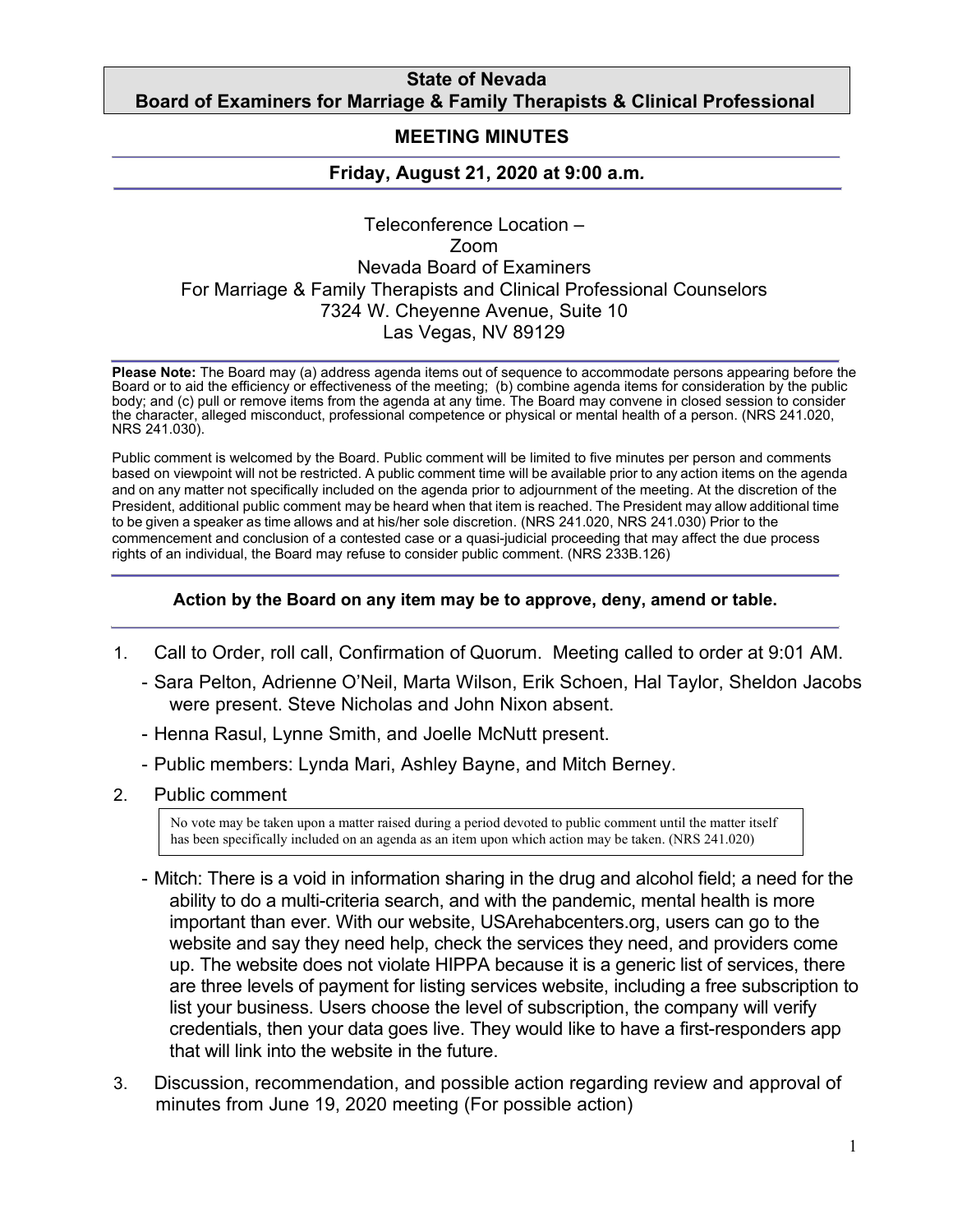Motion to approve last month's minutes made by Erik, Adrienne  $2<sup>nd</sup>$ . Hal abstained. Motion approved unanimously.

4. Review/Decision regarding the following licensees who have petitioned the Board to be Primary Supervisors for Marriage and Family Therapist (MFT) and Clinical Professional Counselor (CPC) Interns: (For possible action)

| <b>Supervision Applicant</b> | <b>AAMFT Approved</b><br>Supervisor/Supervisor<br><b>Candidate or CCE</b><br><b>Approved Certificate/</b><br><b>Supervisor Course</b> | <b>Transcript of 45-</b><br>hour<br>Graduate-level<br><b>Supervision Course</b> | <b>Mentor Signature of</b><br><b>Supervisory</b><br><b>Experience</b> | <b>Mentor Contract</b> |
|------------------------------|---------------------------------------------------------------------------------------------------------------------------------------|---------------------------------------------------------------------------------|-----------------------------------------------------------------------|------------------------|
| <b>Michael Elterman</b>      | Yes                                                                                                                                   | N/A                                                                             | N/A                                                                   | N/A                    |
| Souneh Arevalo               | Yes                                                                                                                                   | N/A                                                                             | N/A                                                                   | Yes                    |
| <b>Rebecca Parkey</b>        | Yes                                                                                                                                   | N/A                                                                             | N/A                                                                   | N/A                    |

Motion to approve all three Primary Supervisor applications made by Erik; Marta 2<sup>nd</sup>. Motion approved unanimously.

- 5. Review of Certemy onboarding progress (for discussion/possible action)
	- We hope to go live by the end of September, we are in the testing phase now. This roll-out covers new license applications and license verification processes online. There is a bit of a glitch with online credit card processing which we are working with the state on.
	- Sara: how do we plan to roll out to the therapists? Lynne at this point we have not determined how we will roll it out to existing licensees.
- 6. Review of NRS and NAC requested revisions (for discussion/possible action) Sara: let's move this to agenda item #15
- 7. Lynne Smith petitions the board to approve the revised Employee Handbook (For discussion/possible action) We left off in June whether or not PTO will carry over or not each year, is there a max that the board wishes to implement?
	- Erik: as it is written, it does not carry over without a request
	- Marta: Carry over with a cap in place; I have experienced a cap of 260 and 360
	- Erik: having a limit is a good middle step, if an employee leaves, we would have to pay out the employee
	- Erik: We would want to list items that we would want to stay ahead of:
		- $\circ$  1. Do we want a sick bank?
		- $\circ$  2. What is the cap?
		- $\circ$  Erik: the cap is 30 days and carried over with written permission to carry over any more than 30 you have to request it; the math does not add up
		- o Hal: we could approve it with corrections made

Motion to approve the Employee Handbook as written made by Marta; Hal 2<sup>nd</sup>. Motion approved unanimously.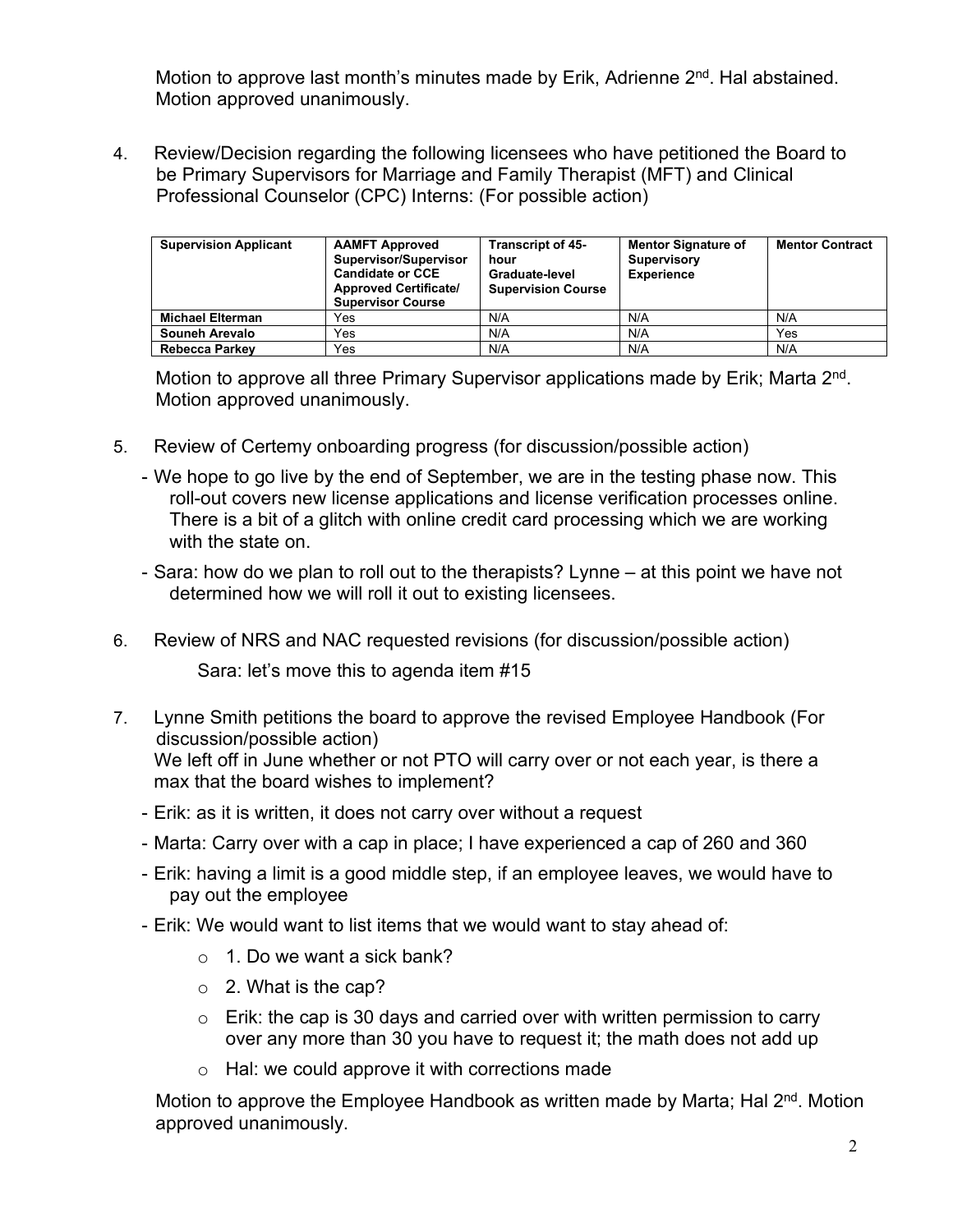- 8. Disciplinary Matter Recommendation for Dismissal (For possible action)
	- a. Case No. NV16MFT008
	- b. Case No. NV16MFT009

Motion to dismiss these two cases made by Marta; Adrienne  $2<sup>nd</sup>$ . Hal abstains. Motion approved unanimously.

- 9. Report from President (Advisement) Steve not present, no report.
- 10. Report from Complaints Investigator (Advisement) Stephanie not present, no report.
- 11. Report from Treasurer (Advisement)

Ramping up my familiarity with the financials

12. Report from Executive Director (Advisement)

The board office is still open Tuesday, Wednesday, and Thursday from 9 AM – 4 PM.

We encourage licensees to look at our website

Regulation review is ongoing.

Six-month reports from interns may be emailed, faxed, mailed to the street address, or brought in during office hours.

44 applications in July; 24 applications in August so far; 34 licenses issued in July

- 13. Report from Senior Deputy Attorney General Henna Rasul (Advisement) No reports
- 14. Discussion regarding future agenda items and possible future meeting dates:
	- a) Friday, September  $18<sup>th</sup>$  @ 9:00 AM (Public Hearing)
	- b) Friday, October  $16<sup>th</sup>$  @ 9:00 AM (Public Hearing)
- 15. Review of NRS and NAC requested revisions (for discussion/possible action)
	- Cultural competence CEU
	- Sheldon: what do you classify as interactive? Some of the presentations are a PowerPoint with the opportunity to ask questions at the end
	- Erik: the intent was to have people participate at the same time vs. consuming the content passively, this is an honor system, how would we as a Board office go in and validate? We wouldn't be able to do that
	- Lynne: I've participated in trainings recently where you can raise your hand, use the chat feature
	- Sara: I have about 150 CEUs this year and my certificates say LIVE
	- Hal: if the providers know what we are looking for
	- Erik: what are some of the overarching themes?
	- Lynne: Adding CEU's for cultural competence, inconsistencies in language